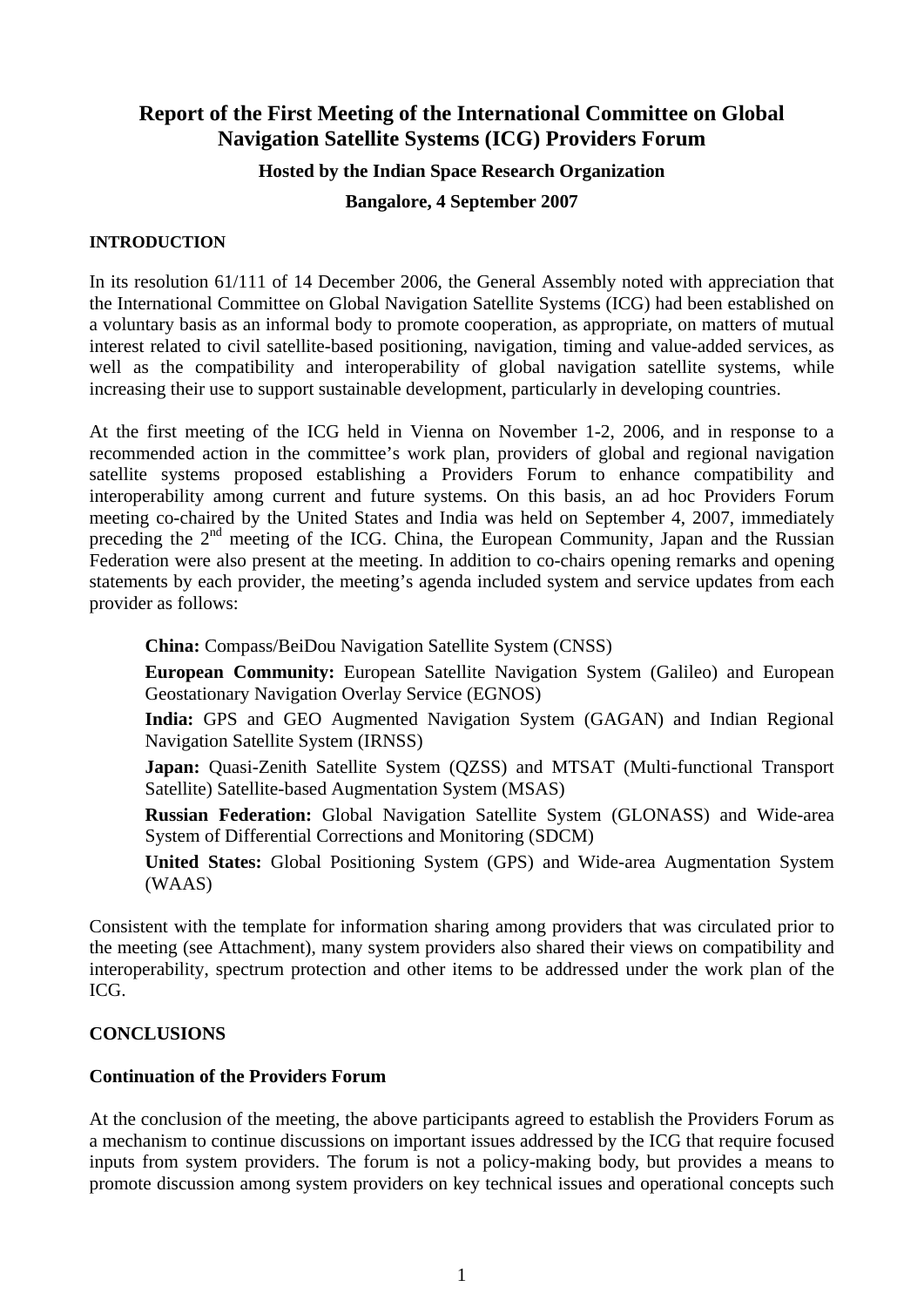as compatibility and interoperability, protection of GNSS spectrum; orbital debris/orbit deconfliction; and other matters related to the work of the ICG. The participants also agreed to meet again, no later than the next meeting of the ICG, to be held in 2008 in the United States, and potentially on the margins of the next session of the Scientific and Technical Subcommittee of the United Nations Committee on the Peaceful Uses of Outer Space in February 2008. The United Nations Office for Outer Space Affairs, as the Secretariat for the ICG, will continue to act as the focal point for Providers Forum meeting preparations. The Chair of the Providers Forum will rotate among the members on an annual basis.

## **Service Provision from Current and Planned Global Navigation Satellite Systems**

Information exchanged at the Providers Forum revealed that all current and future providers are committed to their plans to deploy and/or modernize their respective global and regional satellite navigation systems having the following important characteristics:

- Service to users is provided or will be provided from all systems in radiofrequency spectrum bands internationally allocated for radionavigation satellite services (RNSS) in Lband (960-1300 MHz and 1559-1610 MHz). Two systems will also broadcast a navigation signal in S-band (2491.005  $\pm$  8.25 MHz). The band 5000-5030 MHz may be used in the future by one or more systems.
- All systems broadcast or will broadcast an open service using one or more signals provided to users free of direct user charges.
- Many systems also broadcast authorized services specifically designed to meet the needs of authorized users in support of governmental functions.

Providers Forum participants also agreed that:

- Transparency in the provision of open services is desirable, and requires the open publication and dissemination of signal and system characteristics, in due time, required to allow manufacturers to design and develop GNSS receivers on a non-discriminatory basis.
- Discussions should emphasize cooperation regarding GNSS infrastructure (space and ground control/monitoring segments) for open services is desirable in order to permit open, free commercial competition in receiver and applications markets.
- System providers should strive to monitor the performance of their open signals and provide timely updates to users regarding critical performance characteristics such as timing accuracy, positioning accuracy and service availability.
- The protection of RNSS spectrum is vital to GNSS service provision. Therefore, adequate spectrum protection through domestic and international regulation should be pursued. In addition, steps to detect and mitigate interference to GNSS worldwide should be pursued.
- Physical separation of operational satellite constellations and end-of-life disposal orbits should also be examined.
- The concept of service guarantees should also be examined.

# **Principles of Compatibility and Interoperability**

Global and regional system providers agreed that at a minimum, all GNSS signals and services must be compatible. To the maximum extent possible, open signals and services should also be interoperable, in order to maximize benefit to all GNSS users. In order to achieve compatibility and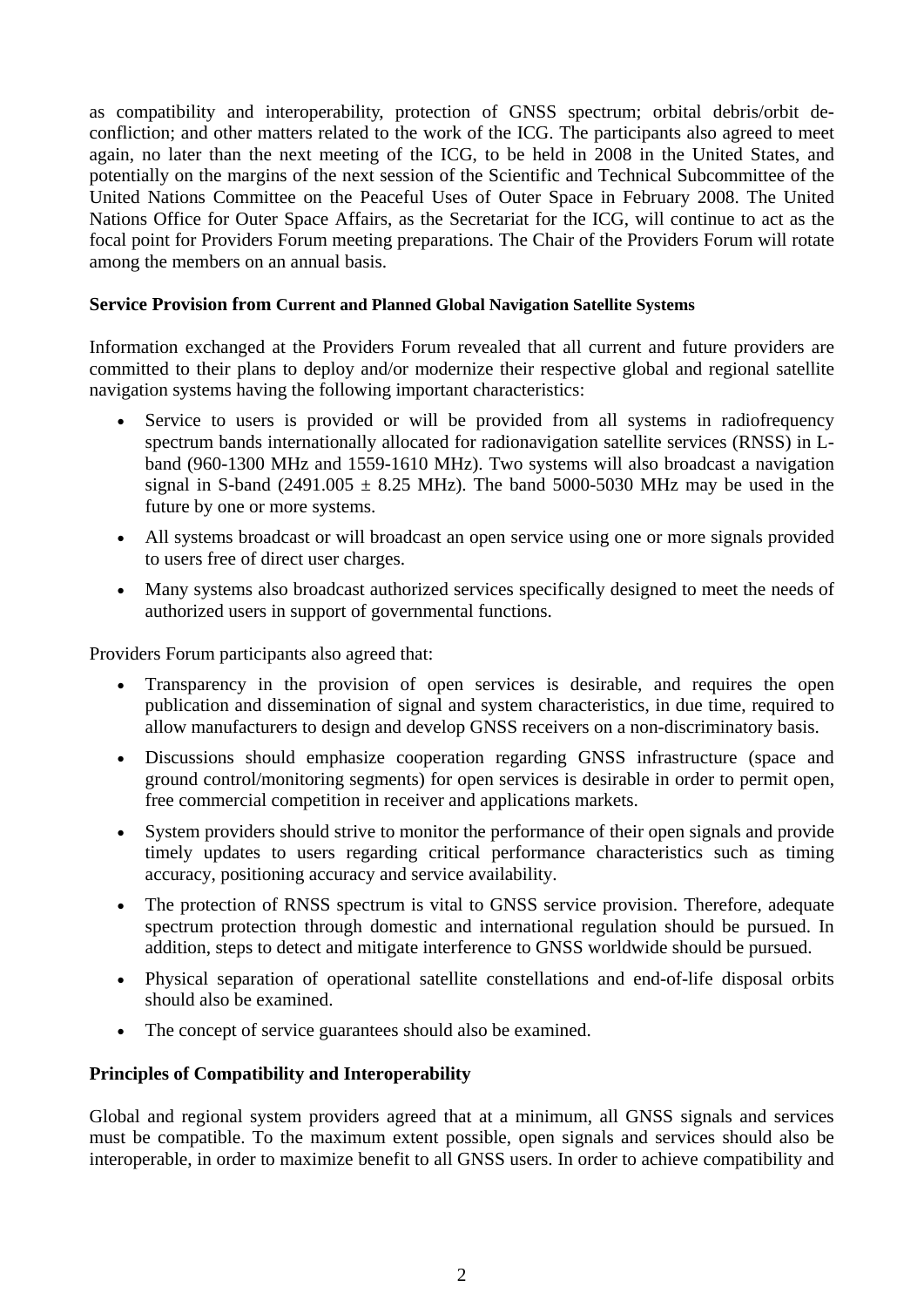interoperability, the Providers Forum has reached consensus on the general definitions of these principles as described below.

**Compatibility** refers to the ability of space-based positioning, navigation, and timing services to be used separately or together without interfering with each individual service or signal.

- Radiofrequency compatibility should involve thorough consideration of detailed technical factors, including effects on receiver noise floor and cross-correlation between interfering and desired signals. The International Telecommunications Union (ITU) provides the framework for discussions on radiofrequency compatibility.
- Compatibility should also involve spectral separation between each system's authorized service signals and other systems' signals.
- Any additional solutions to improve compatibility are encouraged

**Interoperability** refers to the ability of open global and regional satellite navigation and timing services to be used together to provide better capabilities at the user level than would be achieved by relying solely on one service or signal.

- Ideal interoperability allows navigation with signals from at least four different systems with no additional receiver cost or complexity.
- Common center frequencies are essential to interoperability, and commonality of other signal characteristics is desirable.
- Multiple constellations broadcasting interoperable open signals will result in improved observed geometry, increasing end user accuracy everywhere and improving service availability in environments where satellite visibility is often obscured.
- Geodetic reference frames and system time standards should also be considered.
- Any additional solutions to improve interoperability are encouraged.

# **Future Work of the Providers Forum**

Global and regional system providers in attendance agreed to support the ICG and actively participate in its working groups formed to address its work plan. The United States agreed to prepare a draft work plan for the next meeting of the Providers Forum based on the results of this meeting and the second meeting of the ICG.